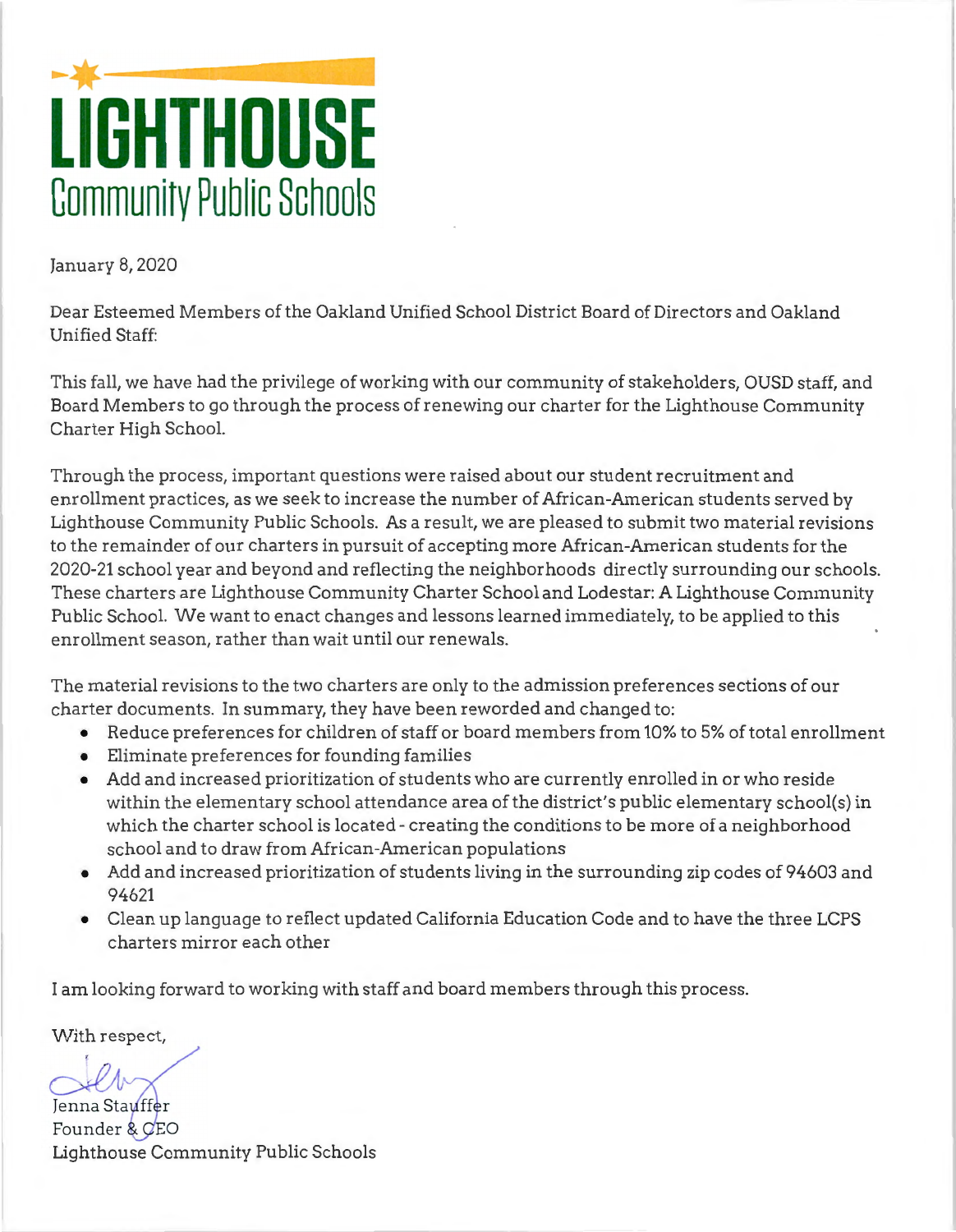

# **Wednesday, December 11, 2019 6:oo p.m.**

## **Location:** Lighthouse Community Charter School 444 Hegenberger Rd. Oakland, CA 94621

#### **Conference Line** 605-313-4818 x 759617 **Additional Location(s):** TBD

If you need support getting into the meeting or finding the location. please call Brandon Paige at 510-473-8809.

Please request translation support or accommodations three days in advance of the meeting by calling Brandon Paige at 510-473-8809. Por favor comuniquese con Brandon Paige al 510-473-8809 tres días antes de su junta para ayuda con traducción.

Link to public speakers card here. When the chair recognizes a member of the public for oral comment. such comment will be limited to three (3) minutes in accordance with law. Comments will be heard at the time of the item or under Open Forum, at the discretion of the chair. Public comment is not a time for discussion or response.

The Board of Directors for Lighthouse Community Public Schools is:

| Barnes-Dholakia, Melissa | Via Phone | 6  | Moore, Alicia | Absent  |
|--------------------------|-----------|----|---------------|---------|
| Delker, Wayne            | Present   |    | Park, Soo Zee | Present |
| Enagbare, Tina           | Present   | 8  | Rogers, Brian | Present |
| Kean, Kimi               | Absent    | 9  | Solar, Sara   | Present |
| Milner, Mark             | Present   | 10 | Wall, Brandon | Present |
|                          |           |    |               |         |

#### **Quorum: z**

#### **Join Us for Quick Mix & Mingle to Interact with Board Members Before the Board Meeting**

Each board meeting is preceded by a Mix and Mingle from 5 - 6 p.m. in the location of the board meeting. "Mix and Mingle" is an opportunity for members of the LCPS community and public to interact and dialogue with board members. Please join us for more informal dialogue and 0/A.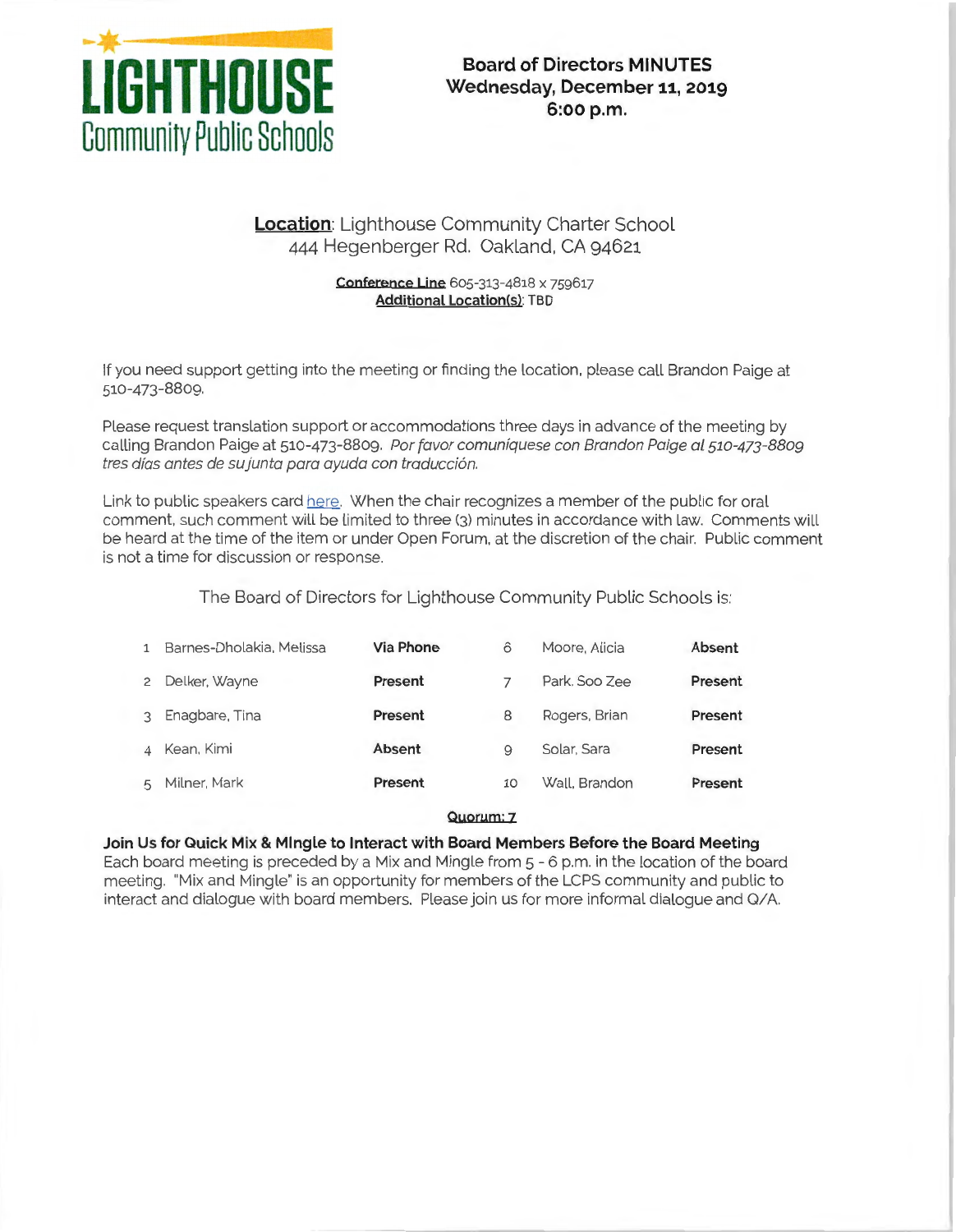### **LCPS Board of Directors Agenda December 11, 2019 6:oo p.m.**

| $\#$                                                                                                                                                                                                               | <b>Agenda Item</b>                                                                                                                                                      | Person  | <b>Outcomes</b>                                                   | <b>Time</b> | <b>Duration</b> |  |  |
|--------------------------------------------------------------------------------------------------------------------------------------------------------------------------------------------------------------------|-------------------------------------------------------------------------------------------------------------------------------------------------------------------------|---------|-------------------------------------------------------------------|-------------|-----------------|--|--|
| $\overline{1}$                                                                                                                                                                                                     | Call to Order & Attendance<br>Taking                                                                                                                                    | Wayne   | Formal beginning of<br>meeting                                    | 6:00        | $5 \text{ min}$ |  |  |
|                                                                                                                                                                                                                    | Mr Delker called the meeting<br>to order at 6:20 pm.                                                                                                                    |         |                                                                   |             |                 |  |  |
|                                                                                                                                                                                                                    | <b>Closed Session was moved to</b><br>item #4.                                                                                                                          |         |                                                                   |             |                 |  |  |
| $\overline{c}$                                                                                                                                                                                                     | Open Forum & Introductions                                                                                                                                              | Wayne   | Hear/record public<br>comments; Identify next<br>steps, as needed | 6:05        | 10 min          |  |  |
| 3                                                                                                                                                                                                                  | Committee Report outs and<br>Announcements                                                                                                                              | Various |                                                                   | 6:15        | 10 min          |  |  |
|                                                                                                                                                                                                                    | The Finance, Talent, and<br><b>Academic Accountability</b><br><b>Committees convened since</b><br>the last board meeting,                                               |         |                                                                   |             |                 |  |  |
| $\overline{4}$                                                                                                                                                                                                     | <b>CLOSED SESSION</b>                                                                                                                                                   |         |                                                                   |             |                 |  |  |
| 4a                                                                                                                                                                                                                 | Education Code 54957:<br>Public Employee: CEO                                                                                                                           | Wayne   | <b>Discussion</b>                                                 | 6:25        | 35 min          |  |  |
| The Board will return from Closed Session.<br>The board chair reported that there was no action to share out from closed session,<br>but that the board plans to meet for a special board meeting in January 2020. |                                                                                                                                                                         |         |                                                                   |             |                 |  |  |
| 4 <sub>b</sub>                                                                                                                                                                                                     | Report out from Closed<br>Session                                                                                                                                       | Wayne   | Report Out                                                        | 7:00        | $5 \text{ min}$ |  |  |
| $\overline{3}$                                                                                                                                                                                                     | <b>CONSENT ITEMS</b><br><b>Motion to approve: Rogers</b><br><b>Seconded by: Park</b><br>Vote:<br>$Yes - 7$<br>$No - O$<br>Abstain - 0<br>The motion passed unanimously. |         |                                                                   |             |                 |  |  |
|                                                                                                                                                                                                                    |                                                                                                                                                                         |         |                                                                   |             |                 |  |  |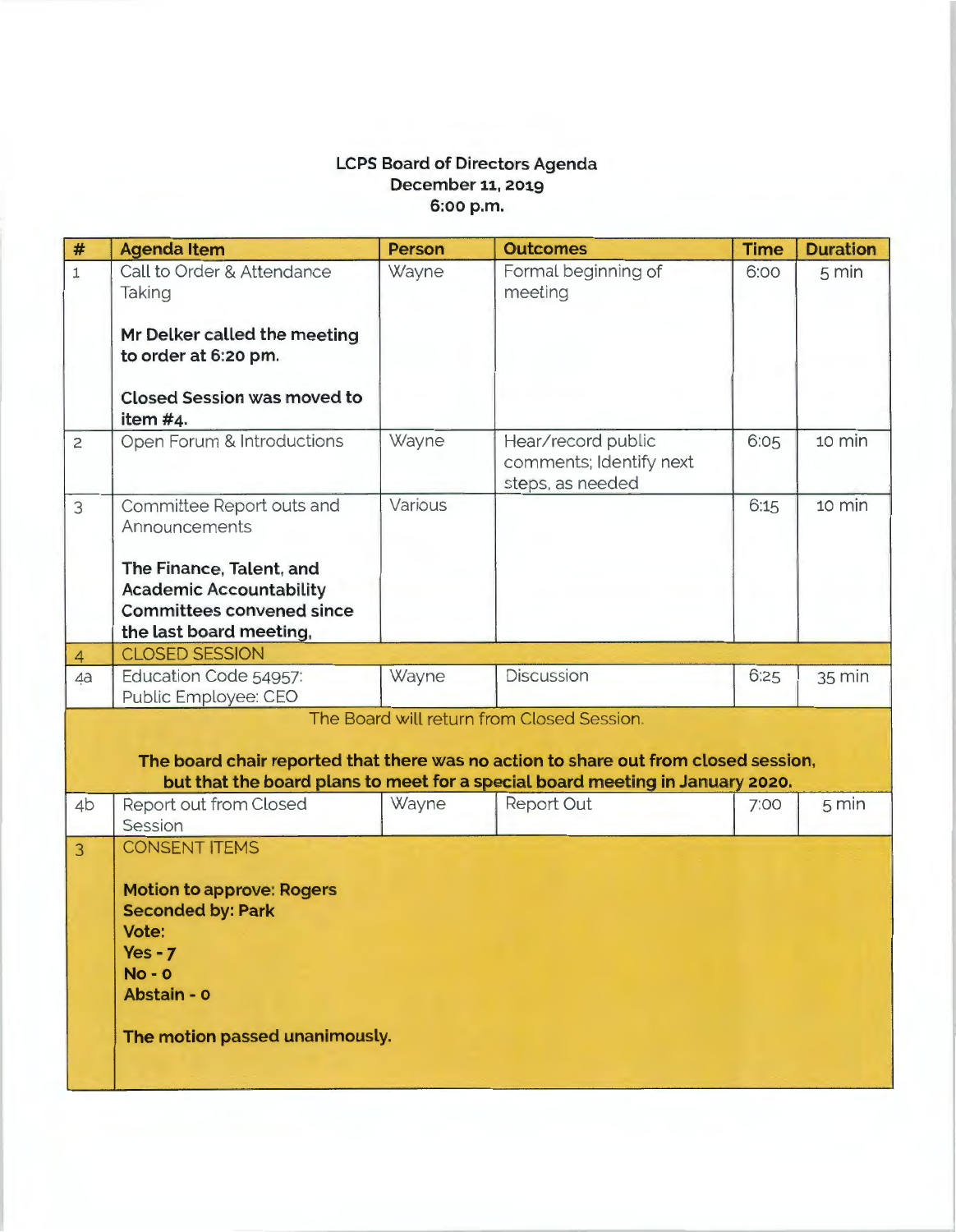| 3a             | <b>Board Minutes:</b><br>October 11, 2019                                                                                                                                                                                                      | <b>Staff</b>     | Approval                            | 7.05 | 5 min  |
|----------------|------------------------------------------------------------------------------------------------------------------------------------------------------------------------------------------------------------------------------------------------|------------------|-------------------------------------|------|--------|
| 3 <sub>b</sub> | <b>Financial Statements</b><br>as of October 31, 2019                                                                                                                                                                                          |                  |                                     |      |        |
| 3c             | <b>Check Registers:</b><br>September, October                                                                                                                                                                                                  |                  |                                     |      |        |
| $\overline{4}$ | <b>DISCUSSION &amp; APPROVAL ITEMS</b>                                                                                                                                                                                                         |                  |                                     |      |        |
| 4a             | Academic Update<br><b>Charter Renewal</b>                                                                                                                                                                                                      | Shannon          | Presentation & Discussion           | 7:10 | 15 min |
|                | Mr Wheatley presented an<br>academic update across<br>campuses.                                                                                                                                                                                |                  |                                     |      |        |
| 4b             | Material Revision: Lottery<br>Preference for Lodestar &<br>Lighthouse                                                                                                                                                                          | Shannon          | <b>Discussion &amp; Vote</b>        | 7:25 | 10 min |
|                | Motion to approve: Milner<br><b>Seconded by: Wall</b><br>Vote:<br>$Yes - 7$<br>$No - O$<br>Abstain - o                                                                                                                                         |                  |                                     |      |        |
|                | The motion passed<br>unanimously.                                                                                                                                                                                                              |                  |                                     |      |        |
| 4C             | Fund Development Update<br>and Requests: Year-End                                                                                                                                                                                              | Karen            | Presentation & Discussion           | 7:35 | 10 min |
| 4d             | Compensation Changes for<br>2020-21 School Year<br>Motion to approve the<br>compensation changes for<br>teachers in 2020-21: Rogers<br>Seconded by: Wall<br>Vote:<br>$Yes - 7$<br>$No - O$<br>Abstain - o<br>The motion passed<br>unanimously. | Brandon/<br>Anna | Presentation, Discussion, &<br>Vote | 7:45 | 30 min |